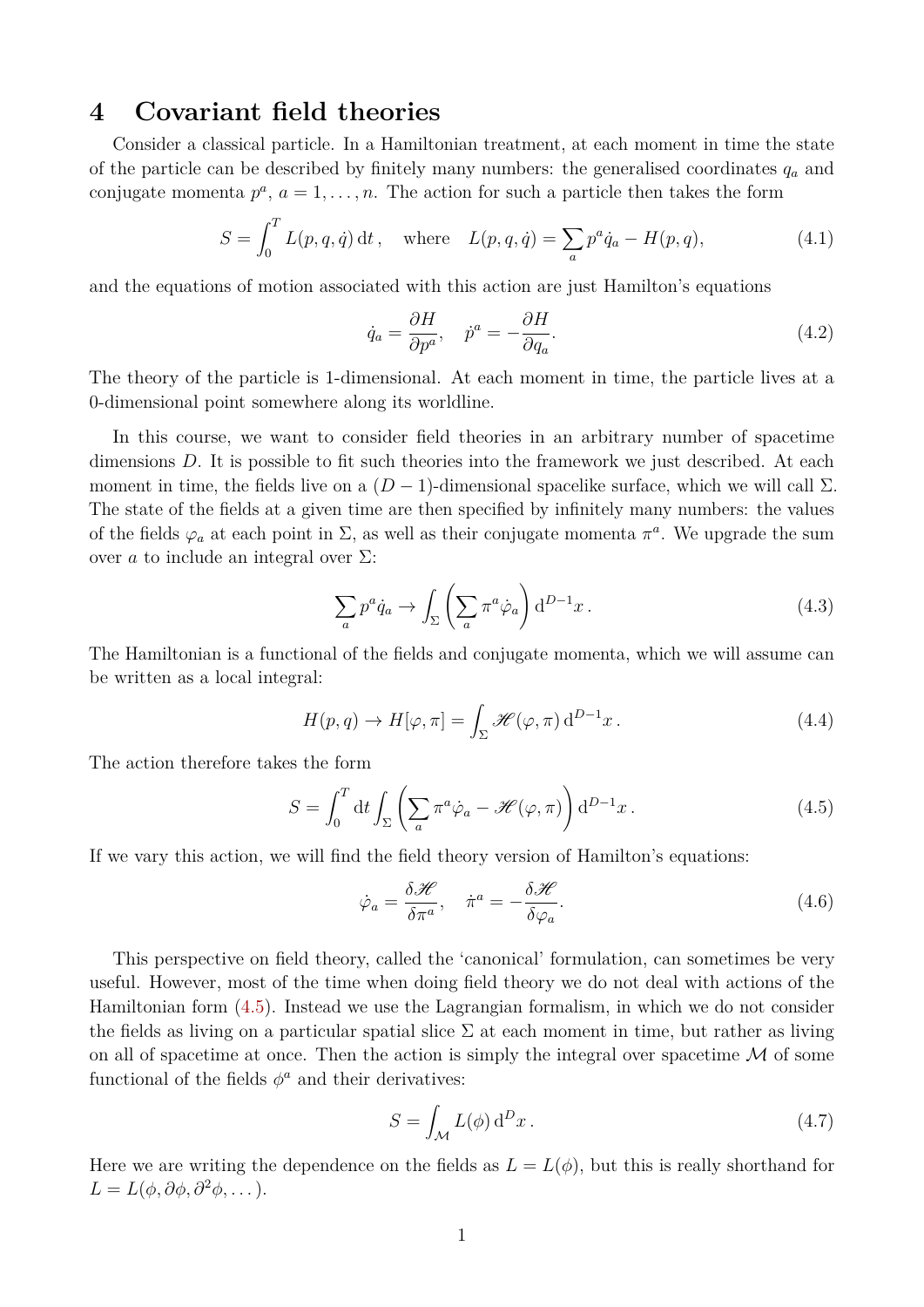It is usually the case that we can switch between the Lagrangian and canonical Hamiltonian points of view. As an example, consider the Lagrangian of a scalar field in Minkowski spacetime:

$$
L(\phi) = -\frac{1}{2}\eta^{\mu\nu}\partial_{\mu}\phi\partial_{\nu}\phi - \frac{1}{2}m^2\phi^2.
$$
 (4.8)

To move to the canonical setting we need to pick a notion of time, and use it to slice spacetime M into spacelike surfaces  $\Sigma$  of constant time. Luckily in this case the choice is obvious – let's just use Minkowski time *t*, and  $\Sigma = \mathbb{R}^{D-1}$ . At a given time *t*, and point in space  $(x_1, \ldots, x_{D-1}) \in \Sigma$ , we define

$$
\varphi(x_i) = \phi(t, x_i). \tag{4.9}
$$

To get the momentum conjugate to  $\varphi$ , we take the Euler-Lagrange derivative of  $L(\phi)$  with respect to its time derivative:

$$
\pi(x_i) = \frac{\delta L}{\delta \partial_t \phi} = \partial_t \phi(t, x_i) = \dot{\varphi}(x_i). \tag{4.10}
$$

Then the Hamiltonian is defined with a Legendre transform

$$
\mathcal{H}(\varphi,\pi) = \pi \dot{\varphi} - L = \frac{1}{2}\pi^2 + \frac{1}{2}\delta^{ij}\partial_i\varphi\partial_j\varphi + \frac{1}{2}m^2\varphi^2.
$$
 (4.11)

It's simple to verify that the resulting Hamiltonian action is equivalent to the original Lagrangian one.

For the scalar field, this was simple enough to do. It can be done more generally, for more complicated theories, but there can be two problems with this.

First, its not usually so obvious which is the best time slicing to use. In this case, we used Minkowski time, and the reason this worked nicely is because of the underlying Poincaré symmetry. But there is also Lorentz symmetry, so we could have done a Lorentz boost, and this would lead to a different, but equally valid time slicing. In general, however, there will be no Poincaré symmetry. The choice of time slicing will be completely arbitrary, since there will be no symmetry principles which we can use to guide this choice.

Second, in many cases the Lagrangian action is much simpler than the Hamiltonian one. For example, consider the Einstein-Hilbert action that governs general relativity:

<span id="page-1-0"></span>
$$
S = \frac{1}{16\pi G} \int_{\mathcal{M}} R\sqrt{-g} \, \mathrm{d}^D x \,. \tag{4.12}
$$

There is only one field – the metric  $g_{\mu\nu}$ . If you follow all of the steps necessary to get to a canonical Hamiltonian action, you have to do a lot of messy algebra, and what you end up with is called the ADM (Arnowitt-Deser-Misner) action. You have to choose an (arbitrary) slicing of spacetime, and a division of the coordinates into space and time coordinates. Then you decompose the metric into its timelike and spacelike directions, which produces several fields – the induced metric  $h_{ij}$  on each spacelike surface, as well as the other components of the metric which are known as the lapse *N* and shift *N<sup>i</sup>* .

$$
ds^{2} = g_{\mu\nu} dx^{\mu} dx^{\nu} = -N^{2} dt^{2} + h_{ij} (dx^{i} + N^{i} dt)(dx^{j} + N^{j} dt).
$$
 (4.13)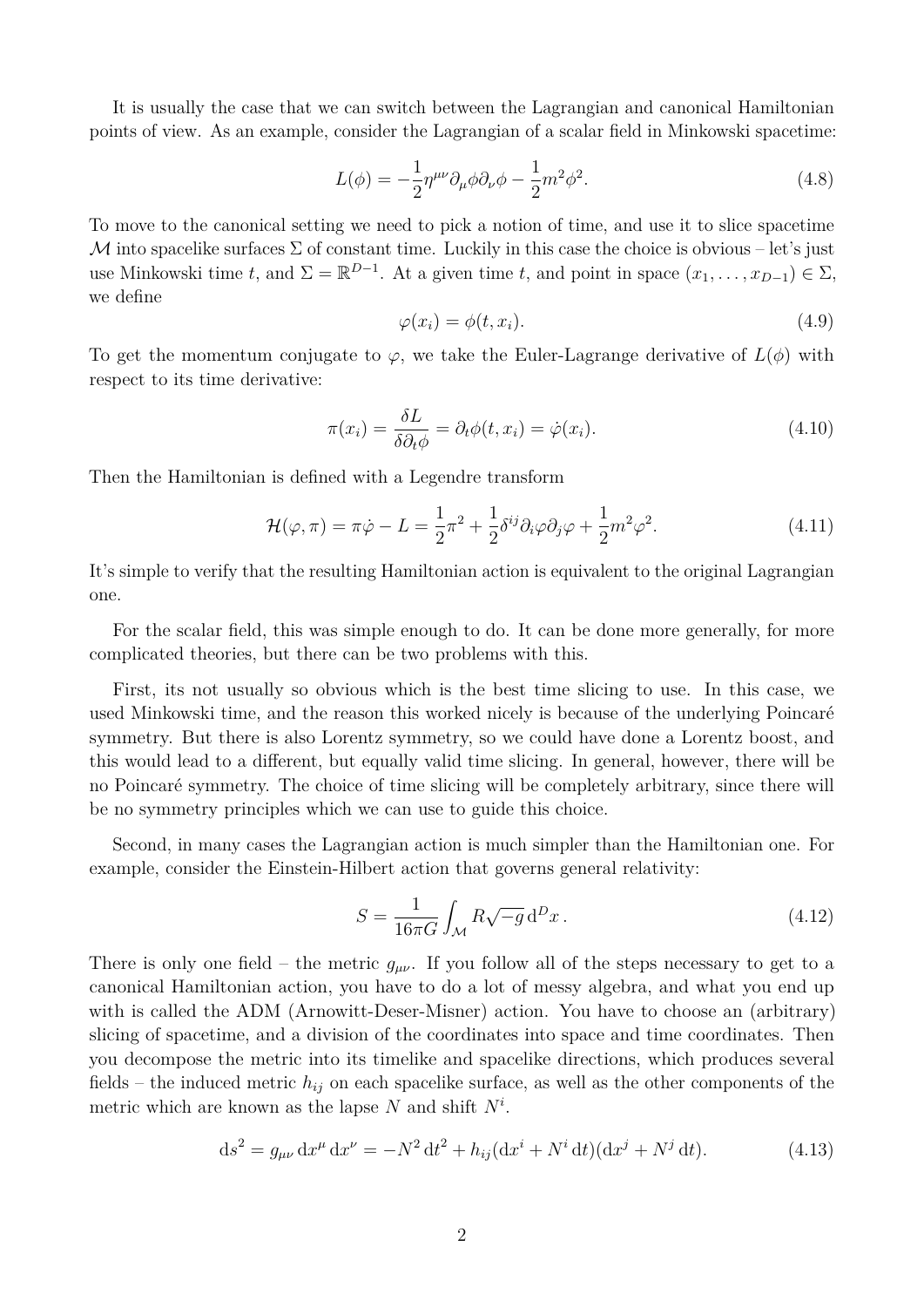After working it through, you can show that the momenta conjugate to the lapse and shift vanish (these are primary constraints),

$$
\frac{\delta L}{\delta \partial_t N} = \frac{\delta L}{\delta \partial_t N^i} = 0,\tag{4.14}
$$

while the momentum conjugate to the spatial metric is

$$
\pi^{ij} = \frac{\delta L}{\delta \partial_t h_{ij}} = \sqrt{h} (K^{ij} - Kh^{ij}), \qquad (4.15)
$$

where

$$
K_{ij} = \frac{1}{2N} \left( \partial_t h_{ij} - D_i N_j - D_j N_i \right) \tag{4.16}
$$

is the extrinsic curvature of  $h_{ij}$ . Here we are raising and lowering  $ij...$  indices with  $h_{ij}$  and its inverse  $h^{ij}$ , and  $D_i$  is the covariant derivative associated with  $h_{ij}$ . In terms of these variables, the action is

$$
S = \frac{1}{16\pi G} \int dt \, d^{D-1}x \, N \sqrt{h} \Big( R_h - K_{ij} K^{ij} + K^2 \Big), \tag{4.17}
$$

where  $R_h$  is the Ricci scalar of the spacelike metric. One now has to convert this into Hamiltonian form – we won't go into more of the details of this, but the point is that it is already becoming quite complex, especially compared to the simplicity of  $(4.12)$ . Things become even more complicated when we add matter to the action.

These two drawbacks to the canonical approach are not unrelated. They both stem from there being not enough (or too much) symmetry. In the case of the first drawback, this makes it difficult to pick a preferred time-slicing. And in the second, it means that the physical fields are much easier to understand from the Lagrangian point of view, which emphasises the role played by the full structure of spacetime.

Fortunately, there is an alternative to the canonical Hamiltonian framework. This is the covariant phase space formalism, and we will learn about it over the next few weeks.

### **4.1 Lagrangian as a top form**

Let us use the symbol  $\phi$  to denote all of the dynamical fields in spacetime. This can include the metric  $g_{\mu\nu}$  in gravity, as well as any matter fields, and anything else that might be evolving.

Up to now, we have been viewing the Lagrangian as a function on spacetime, and we have been defining the action as the integral of this function over spacetime. However, to do this integration, we need to pick a volume form, and in theories where the metric is dynamical (such as gravity), the volume form can vary. For this reason, it is actually more useful to define the Lagrangian to be a top form  $L = L(\phi)$  on spacetime. Then we define the action as just the integral of this top form:

$$
S = \int_{\mathcal{M}} L(\phi). \tag{4.18}
$$

In terms of the Lagrangian function, we have  $L = L_{\text{function}} \sqrt{-g} d^D x$ . In general at a point in spacetime  $L(\phi)$  will depend on the fields  $\phi$  and finitely many of their derivatives at that point.

We get the equations of motion by varying the fields *φ*. The Lagrangian form depends on *φ* and several of its derivatives, so after a variation  $\phi \to \phi + \delta \phi$  we will have (at linear order in  $\delta \phi$ )

<span id="page-2-0"></span>
$$
\delta L = L(\phi + \delta\phi) - L(\phi) = L_{(0)}(\phi) \cdot \delta\phi + L_{(1)}^{\mu}(\phi) \cdot \partial_{\mu}\delta\phi + \dots + L_{(k)}^{\mu\dots\nu}(\phi) \cdot \underbrace{\partial_{\mu}\dots\partial_{\nu}}_{k}\delta\phi, \quad (4.19)
$$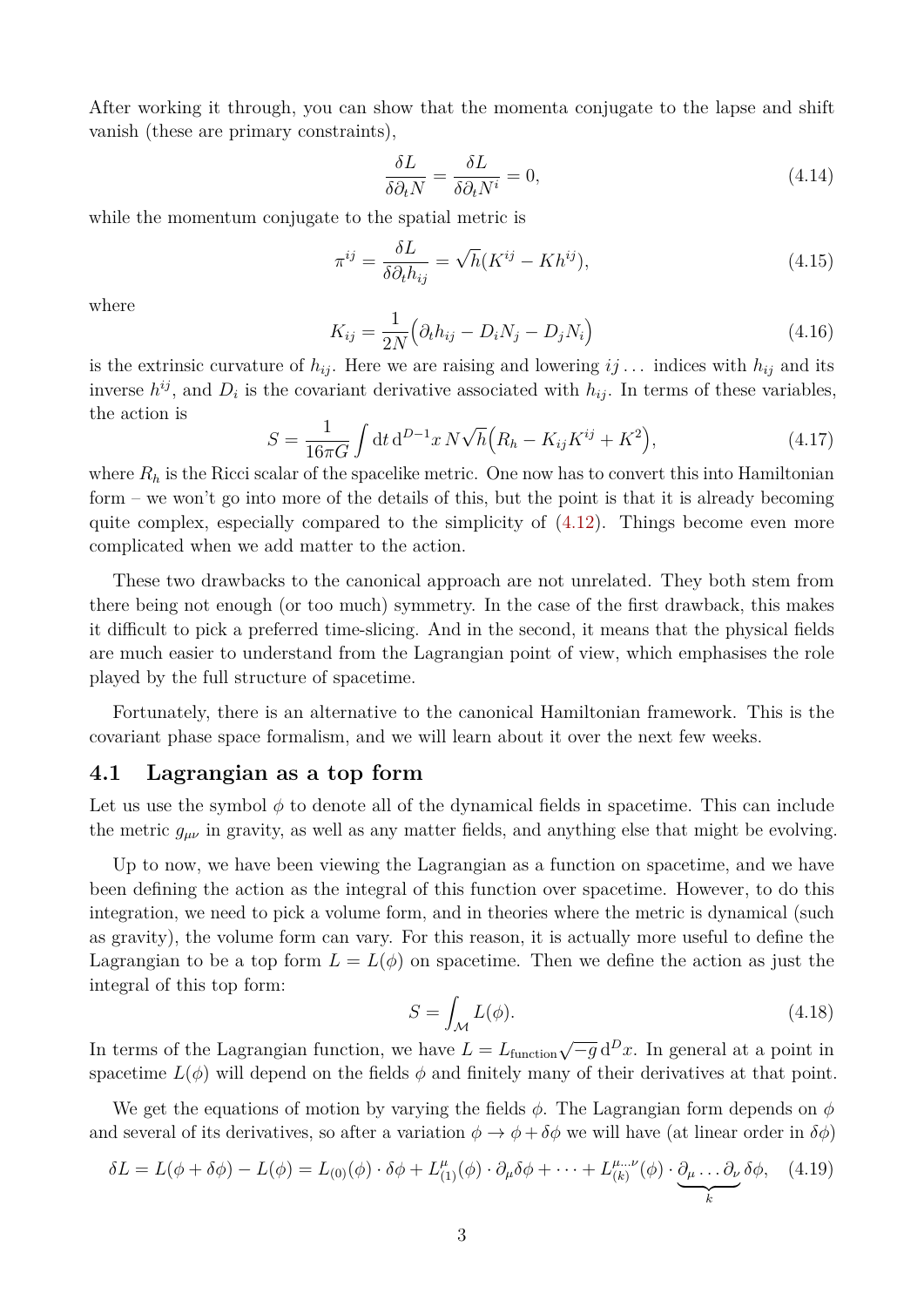for some forms  $L^{\mu...}_{(i)}$  $\binom{\mu...}{i}$  (*φ*) that depend on the fields and their derivatives. Here we are using  $\cdot$  to denote a summation over all fields (previously we used an index <sub>a</sub> and  $\Sigma_a$ ). We can use the product rule to massage this into a more useful equation. Since we are dealing with differential forms, it is most convenient to use Lie derivatives. For example, we have

$$
L_{(1)}^{\mu} \cdot \partial_{\mu}\delta\phi = L_{(1)}^{\mu} \cdot \mathcal{L}_{\frac{\partial}{\partial x^{\mu}}} \delta\phi = \mathcal{L}_{\frac{\partial}{\partial x^{\mu}}} (L_{(1)}^{\mu} \cdot \delta\phi) - (\mathcal{L}_{\frac{\partial}{\partial x^{\mu}}} L_{(1)}^{\mu}) \cdot \delta\phi.
$$
 (4.20)

Now we can use the fact that the Lie derivative of a top form is an exact form. This can be seen from Cartan's magic formula for the Lie derivative of a differential form

$$
\mathcal{L}_{\xi}\omega = d(\iota_{\xi}\omega) - \iota_{\xi} d\omega \tag{4.21}
$$

when  $\omega$  is a top form we have  $d\omega = 0$  so the second term vanishes. Thus we have

$$
L_{(1)}^{\mu} \cdot \partial_{\mu} \delta \phi = d \left( \underbrace{\iota_{\frac{\partial}{\partial x^{\mu}}} \left( L_{(1)}^{\mu} \cdot \delta \phi \right)}_{= \theta_{(1)}} \right) - \left( \mathcal{L}_{\frac{\partial}{\partial x^{\mu}}} L_{(1)}^{\mu} \right) \cdot \delta \phi.
$$
 (4.22)

We can do this application of the product rule twice to obtain

$$
L_{(2)}^{\mu\nu} \cdot \partial_{\mu}\partial_{\nu}\delta\phi = d\left(\underbrace{\iota_{\frac{\partial}{\partial x^{\mu}}} \left( L_{(2)}^{\mu\nu} \cdot \partial_{\nu}\delta\phi \right) - \iota_{\frac{\partial}{\partial x^{\nu}}} \left( \left( \mathcal{L}_{\frac{\partial}{\partial x^{\mu}}} L_{(2)}^{\mu\nu} \right) \cdot \delta\phi \right)}_{=\theta_{(2)}} + \left( \mathcal{L}_{\frac{\partial}{\partial x^{\nu}}} \mathcal{L}_{\frac{\partial}{\partial x^{\mu}}} L_{(2)}^{\mu\nu} \right) \cdot \delta\phi. \tag{4.23}
$$

In fact, we can do this for every term in [\(4.19\)](#page-2-0), and will obtain

$$
L_{(i)}^{\mu\dots\nu} \cdot \partial_{\mu} \dots \partial_{\nu}\delta\phi = d\theta_{(i)}(\phi, \delta\phi) + (-1)^i (\mathcal{L}_{\frac{\partial}{\partial x^{\nu}}} \dots \mathcal{L}_{\frac{\partial}{\partial x^{\mu}}} L_{(i)}^{\mu\dots\nu}) \cdot \delta\phi,
$$
(4.24)

for some  $(D-1)$ -forms  $\theta_{(i)}$  that depend on  $\phi$ ,  $\delta\phi$  and their derivatives. Substituting this into [\(4.19\)](#page-2-0), we end up with

<span id="page-3-1"></span>
$$
\delta L = E(\phi) \cdot \delta \phi + d\theta(\phi, \delta \phi), \qquad (4.25)
$$

where  $\theta = \theta_{(1)} + \theta_{(2)} + \cdots + \theta_{(k)}$ , and

<span id="page-3-2"></span>
$$
E(\phi) = L_{(0)}(\phi) - \mathcal{L}_{\frac{\partial}{\partial x^{\mu}}} L_{(1)}^{\mu}(\phi) + \dots + (-1)^{k} \mathcal{L}_{\frac{\partial}{\partial x^{\nu}}} \dots \mathcal{L}_{\frac{\partial}{\partial x^{\mu}}} L_{(k)}^{\mu}(\phi).
$$
(4.26)

This is the form version of the Euler-Lagrange derivative of *L*, and it gives the equations of motion  $E(\phi) = 0$ . To see this, we can note that using Stokes' theorem the variation of the action is

<span id="page-3-3"></span>
$$
\delta S = \delta \left( \int_{\mathcal{M}} L \right) = \int_{\mathcal{M}} \delta L = \int_{\mathcal{M}} E(\phi) \cdot \delta \phi + \int_{\partial \mathcal{M}} \theta(\phi, \delta \phi). \tag{4.27}
$$

Ignoring the boundary term, we see that  $\delta S = 0$  for arbitrary  $\delta \phi$  implies that  $E(\phi) = 0$ , as expected.

Equation [\(4.25\)](#page-3-1) is very important, and we will return to it often. In the covariant phase space formalism, the form  $\theta$  is just as important as the equations of motion.

Note that although it is useful to have the general formula [\(4.26\)](#page-3-2) for the equations of motion, in practice for a given action it is often simpler to not use it. Instead one just directly manipulates  $\delta L$  into the form in [\(4.25\)](#page-3-1). Similarly, although it is possible to write down a general formula for  $\theta$ , in practice it is usually easier to just obtain it directly.

<span id="page-3-0"></span><sup>&</sup>lt;sup>1</sup> Here we are assuming  $\phi$  transforms like a scalar field, but similar results apply for other types of field.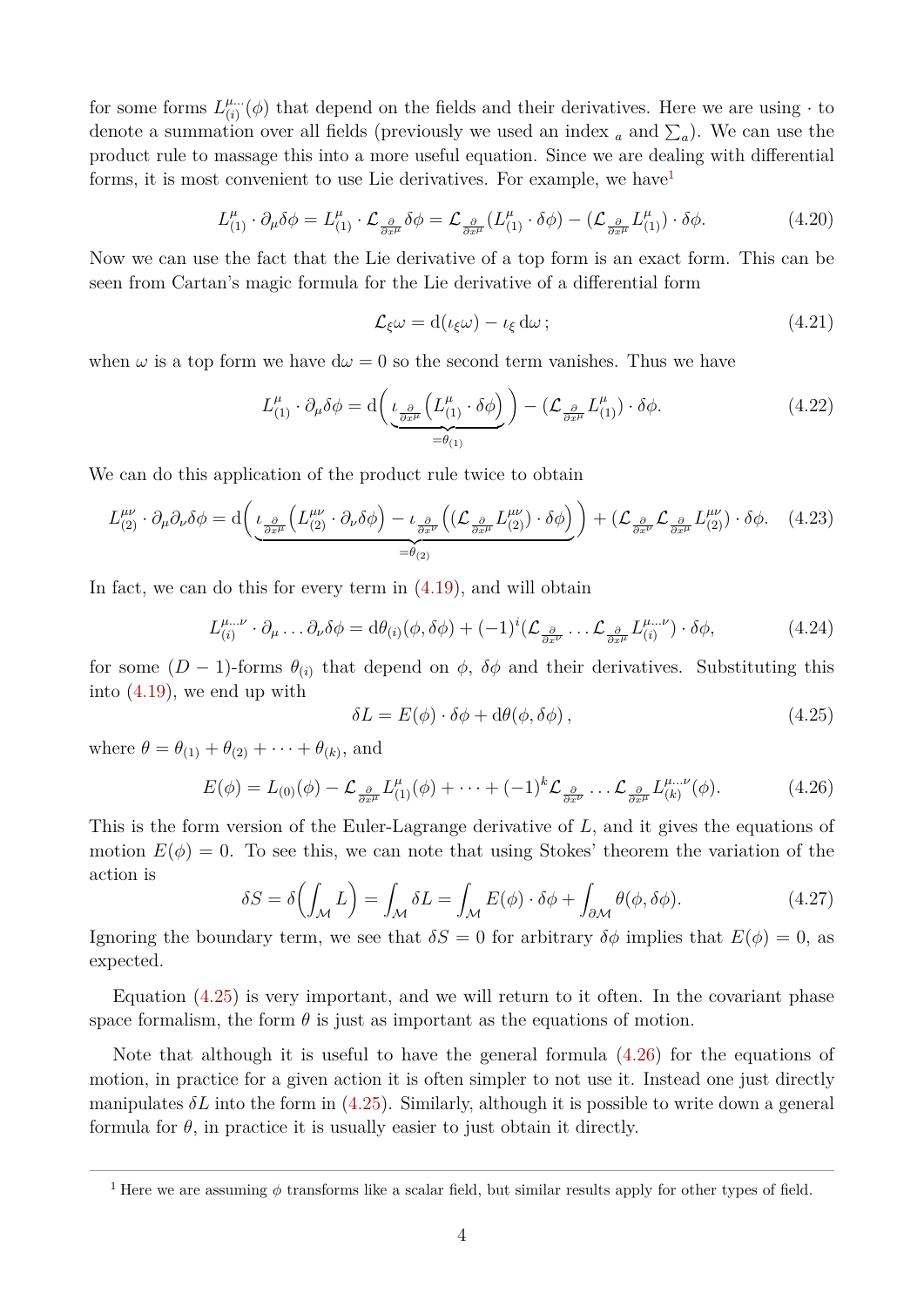For example, consider again the Lagrangian of a scalar field.

$$
L = -\frac{1}{2} \left( \eta^{\mu\nu} \partial_{\mu}\phi \partial_{\nu}\phi + m^2 \phi^2 \right) d^D x \,. \tag{4.28}
$$

Varying  $\phi \rightarrow \phi + \delta \phi$ , we can write the variation of the Lagrangian as

$$
\delta L = \left(\eta^{\mu\nu}\partial_{\mu}\partial_{\nu}\phi - m^2\phi\right)\delta\phi \,d^D x - \partial_{\mu}(\delta\phi \,\eta^{\mu\nu}\partial_{\nu}\phi) \,d^D x \,. \tag{4.29}
$$

We can write the latter term as  $d(\delta \phi * d\phi)$ , so for the scalar field we have

$$
E = \left(\eta^{\mu\nu}\partial_{\mu}\partial_{\nu}\phi - m^2\phi\right) d^D x, \qquad \theta = \delta\phi * d\phi. \tag{4.30}
$$

### **4.2 Boundary action and boundary conditions**

When we obtained the equations of motion, we ignored the effects of the boundary contribution in [\(4.27\)](#page-3-3). Let's now be a bit more careful about this.

In general, the action will have an additional contributions from the boundary of spacetime. These are called boundary terms, or the boundary action. Let us write

$$
S = \int_{\mathcal{M}} L(\phi) + \int_{\partial \mathcal{M}} l(\phi). \tag{4.31}
$$

In this equation,  $l(\phi)$  is a Lagrangian  $(D-1)$ -form for the boundary. In order to distinguish between the two Lagrangian forms, we will sometimes refer to *L* as the bulk Lagrangian, and *l* as the boundary Lagrangian.

With the boundary term, the variation of the action may be written

$$
\delta S = \int_{\mathcal{M}} E(\phi) \cdot \delta \phi + \int_{\partial \mathcal{M}} \left( \theta(\phi, \delta \phi) + \delta l(\phi) \right). \tag{4.32}
$$

So, the boundary Lagrangian does not influence the equations of motion. However, it is clear that, even if the equations of motion  $E = 0$  are satisfied, it may still be for certain field variations  $\delta\phi$  that we have  $\delta S \neq 0$ . In particular, these field variations are non-trivial at the boundary *∂M*. This means that the equations of motion are not enough by themselves to ensure that the fields extremise the action.

To fix this, it is necessary in general to impose *boundary conditions*, i.e. conditions on the behaviour of the fields *φ* near the boundary *∂*M. These boundary conditions must be chosen such that they ensure the boundary contribution to  $\delta S$  vanishes.

The boundary conditions and boundary action are very closely linked, and must be compatible with one another. This is best demonstrated with an example, so consider again the scalar field, and let us suppose the boundary Lagrangian vanishes,  $l = 0$ . On-shell (i.e. when the equations of motion are satisfied), we have

$$
\delta S = \int_{\partial \mathcal{M}} \theta = \int_{\partial \mathcal{M}} \delta \phi * d\phi. \tag{4.33}
$$

It is clear that if we impose  $\delta \phi|_{\partial M} = 0$  (i.e. that the value of  $\phi$  on the boundary is fixed), we will have  $\delta S = 0$ . So with this boundary condition, the equations of motion are sufficient to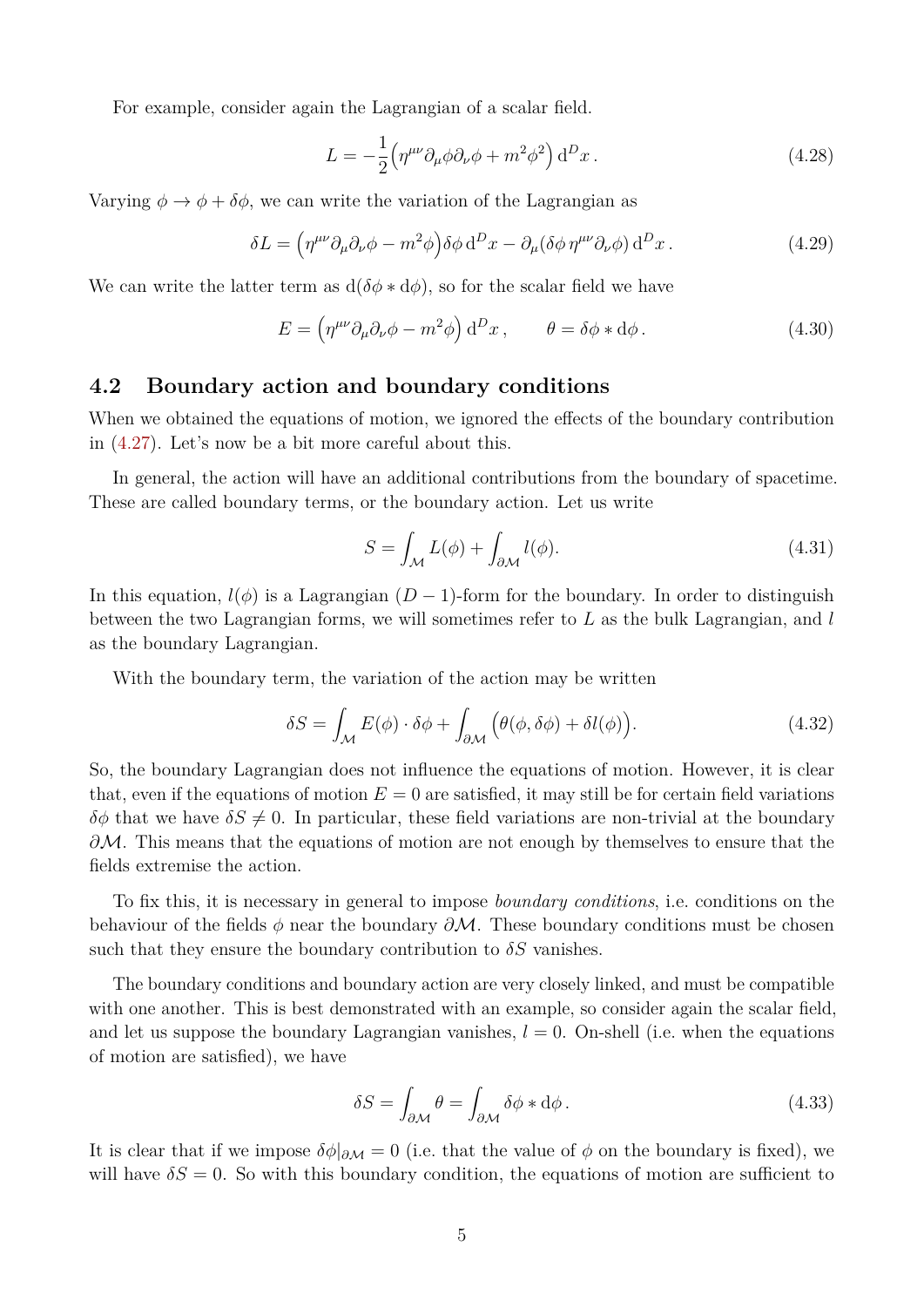extremise the action. Suppose instead we had a non-vanishing boundary Lagrangian  $l = -\phi * d\phi$ . Then on-shell we would have

$$
\delta S = \int_{\partial M} (\theta + \delta l) = - \int_{\partial M} \phi * d\delta \phi, \qquad (4.34)
$$

and in this case  $\delta\phi|_{\partial M} = 0$  is not sufficient to ensure  $\delta S = 0$ , because the pullback of  $\ast d\delta\phi$  to *∂*M depends on the normal derivative of *δφ* at the boundary. However in this case we could impose the boundary condition that the normal derivative of  $\phi$  to the boundary is fixed; then we would have  $\delta S = 0$ . But this boundary condition would not work when  $l = 0$ .

In gravity and gauge theory, these boundary contributions turn out to be quite important.

## **4.3 Dynamical and background fields**

Sometimes there a theory will depend on external parameters that are non-dynamical. These can be very simple – for example they can be just coupling constants. But they can also be more complicated objects, such as a background metric. In any given setup, these parameters are completely fixed. Let us use the symbol  $\gamma$  to collectively refer to them. The action, and boundary/bulk Lagrangians depend on them as well as *φ*:

$$
S(\phi; \gamma) = \int_{\mathcal{M}} L(\phi; \gamma) + \int_{\partial \mathcal{M}} l(\phi; \gamma). \tag{4.35}
$$

We refer to *φ* as *dynamical* fields, and *γ* as *background* fields.

Varying  $\phi$  but keeping  $\gamma$  fixed, it is clear that the equations of motion and various boundary contributions depend on *γ*,

$$
\delta S = \int_{\mathcal{M}} E(\phi; \gamma) \cdot \delta \phi + \int_{\partial \mathcal{M}} \left( \theta(\phi, \delta \phi; \gamma) + \delta l(\phi; \gamma) \right). \tag{4.36}
$$

On the other hand, because the background fields are fixed in any given setup, we can't extremise the action with respect to them, so they have no associated equations of motion. But we can still ask what might happen if we were to change them. In fact, asking this question allows us to define a wide class of quite familiar field-theoretical objects. If we keep the dynamical fields  $\phi$  fixed, but vary the background fields  $\gamma \to \gamma + \delta \gamma$ , the action will in general change by

<span id="page-5-0"></span>
$$
\delta S = \int_{\mathcal{M}} J(\phi; \gamma) \cdot \delta \gamma + \int_{\partial \mathcal{M}} \left( j_{(0)}(\phi; \gamma) \cdot \delta \gamma + j_{(1)}(\phi; \gamma) \cdot \partial_n \delta \gamma + \dots + j_{(p)}(\phi; \gamma) \cdot \partial_n^p \delta \gamma \right) \tag{4.37}
$$

for some forms  $J, j_{(0)}, j_{(1)}, \ldots, j_{(p)}$ , where  $\partial_n$  denotes a derivative normal to the boundary. These forms measure the response of the theory to a perturbation of the background fields, which in this context are sometimes called sources. The forms  $J, j_{(0)}, \ldots$  are known as currents, and we say that the sources are coupled to the currents via the pairing arising from the above equation.

As an example, consider an ordinary field theory coupled to a background metric  $g_{\mu\nu}$ , and a background gauge potential  $A_\mu$ , and suppose we vary these background fields away from the boundary while keeping the other fields fixed. Then we can write

$$
\delta S = \int_{\mathcal{M}} \left( \frac{1}{2} T^{\mu \nu} \delta g_{\mu \nu} + J^{\mu} \delta A_{\mu} \right) \sqrt{-g} \, \mathrm{d}^D x \tag{4.38}
$$

for some  $T^{\mu\nu}$  and  $J^{\mu}$ . These objects are well-known;  $T^{\mu\nu}$  is called the energy-momentum tensor, and  $J^{\mu}$  is the electromagnetic current.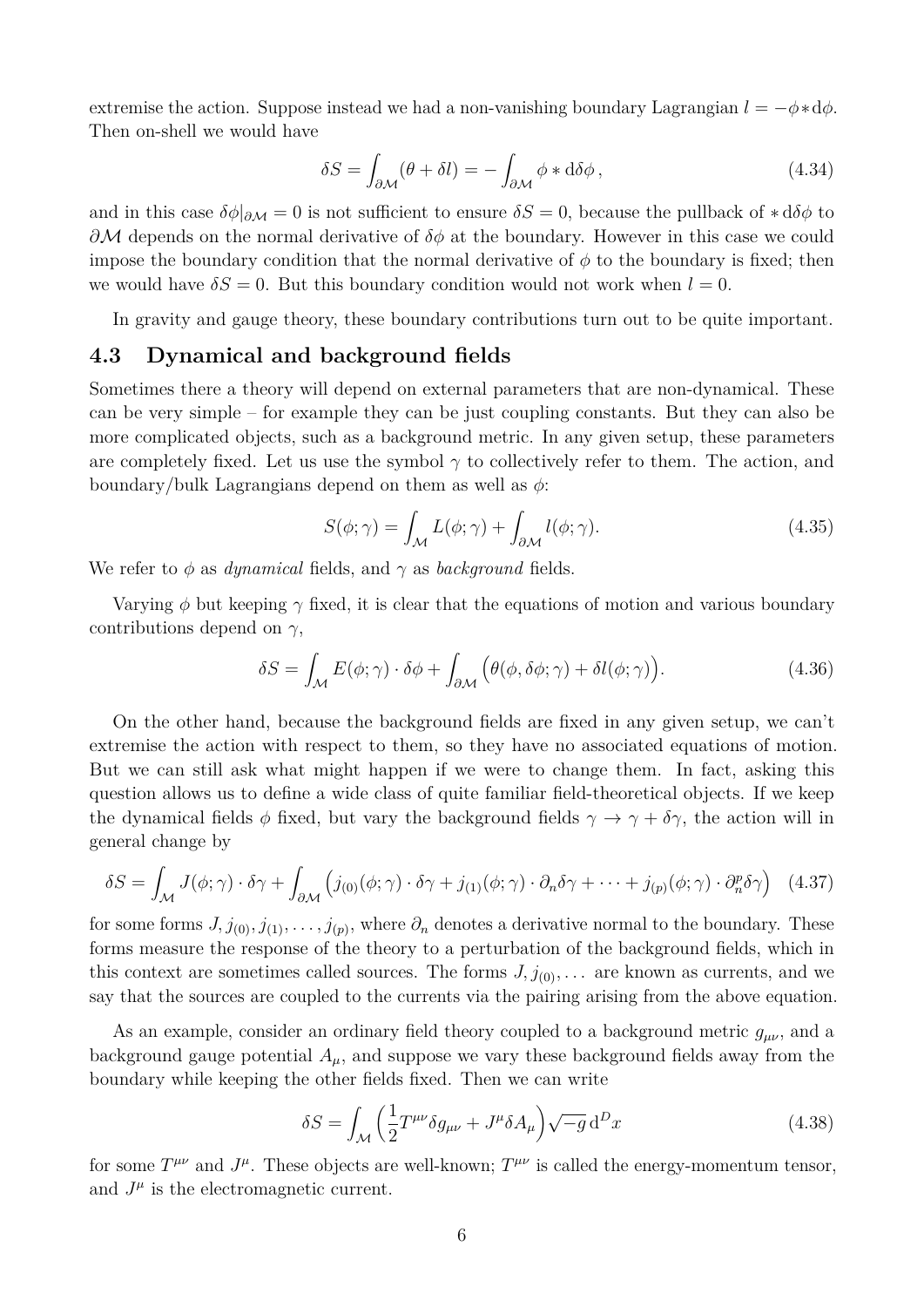### **4.4 Covariance and general covariance**

The primary theories of interest in this course will be *covariant* ones. It is probably about time that we defined what we mean by covariant.

Recall that the set of all diffeomorphisms which act on spacetime  $\mathcal M$  forms a group Diff $(\mathcal M)$ . In short, a covariant theory is one in which this group has an action on all of the fields (dynamical and background), under which the equations of motion are unchanged. To be more precise, let  $f: \mathcal{M} \to \mathcal{M}$  be a diffeomorphism, under which  $\phi \to \phi^f$  and  $\gamma \to \gamma^f$ . Then a covariant theory is one for which

<span id="page-6-0"></span>
$$
E(\phi^f; \gamma^f) = 0 \iff E(\phi; \gamma) = 0 \tag{4.39}
$$

holds for all *f*.

The simplest way to construct covariant theories is to use standard tensor calculus operations to construct the Lagrangian form  $L(\phi; \gamma)$  out of the fields  $\phi; \gamma$ . This then will guarantee that the form  $E(\phi; \gamma)$  will transform like a tensor under the action of  $\phi \to \phi^f, \gamma \to \gamma^f$ . As a consequence, the equations of motion  $E = 0$  are tensorial, and so will automatically satisfy the requirement of invariance [\(4.39\)](#page-6-0).

Almost all field theories can be written in a covariant manner. This can be done by adding sufficiently many new background fields. To get back the original theory one just then sets these new background fields to their original values. For example, the scalar field on Minkowski space is not covariant. But we can make it covariant by promoting the metric  $\eta_{\mu\nu}$  to a general background metric  $g_{\mu\nu}$ . To get back the original theory we just set  $g_{\mu\nu} = \eta_{\mu\nu}$ . The covariant phase space formalism will turn out to be most useful when applied to covariant field theories. So from now on, we will assume that we are dealing with theories that have been made covariant.

On the other hand, there is a much stronger type of covariance that certainly does not hold for a general theory. This is *general covariance*. A theory is generally covariant if the equations of motion are unchanged when we apply a general diffeomorphism to the dynamical fields,  $\phi \to \phi^f$ , *but leave the background fields unchanged*. These kinds of diffeomorphisms are known as 'active' diffeomorphisms, whereas those that act on both the dynamical and background fields are known as 'passive' diffeomorphisms.

General covariance is one of the key properties that makes theories of gravity special. It strongly restricts the types of background field that can be part of a theory. To see this, suppose we have a theory of fields  $\phi$  and background fields  $\gamma$  that we have written in a covariant way, and that moreover the theory is generally covariant. Covariance implies invariance under passive diffeomorphisms  $\phi \to \phi^f$ ,  $\gamma \to \gamma^f$ , while general covariance implies invariance under active diffeomorphisms  $\phi \to \phi^f$ ,  $\gamma \to \gamma$ . A covariant and generally covariant theory should therefore be also invariant under the third type of diffeomorphims  $\phi \to \phi$ ,  $\gamma \to \gamma^f$ . If we consider an infinitesimal diffeomorphism parametrised by a vector field *ξ*, then this corresponds to the variation  $\delta\phi = 0$ ,  $\delta\gamma = \mathcal{L}_{\xi}\gamma$ , and substituting this in to [\(4.37\)](#page-5-0) we see that

$$
\delta S = \int_{\mathcal{M}} J(\phi; \gamma) \cdot \mathcal{L}_{\xi} \gamma + \text{boundary terms.} \tag{4.40}
$$

For the equations of motion to be invariant under this transformation, the integrand above needs to be independent of  $\phi$ . This essentially leads to three possibilities: